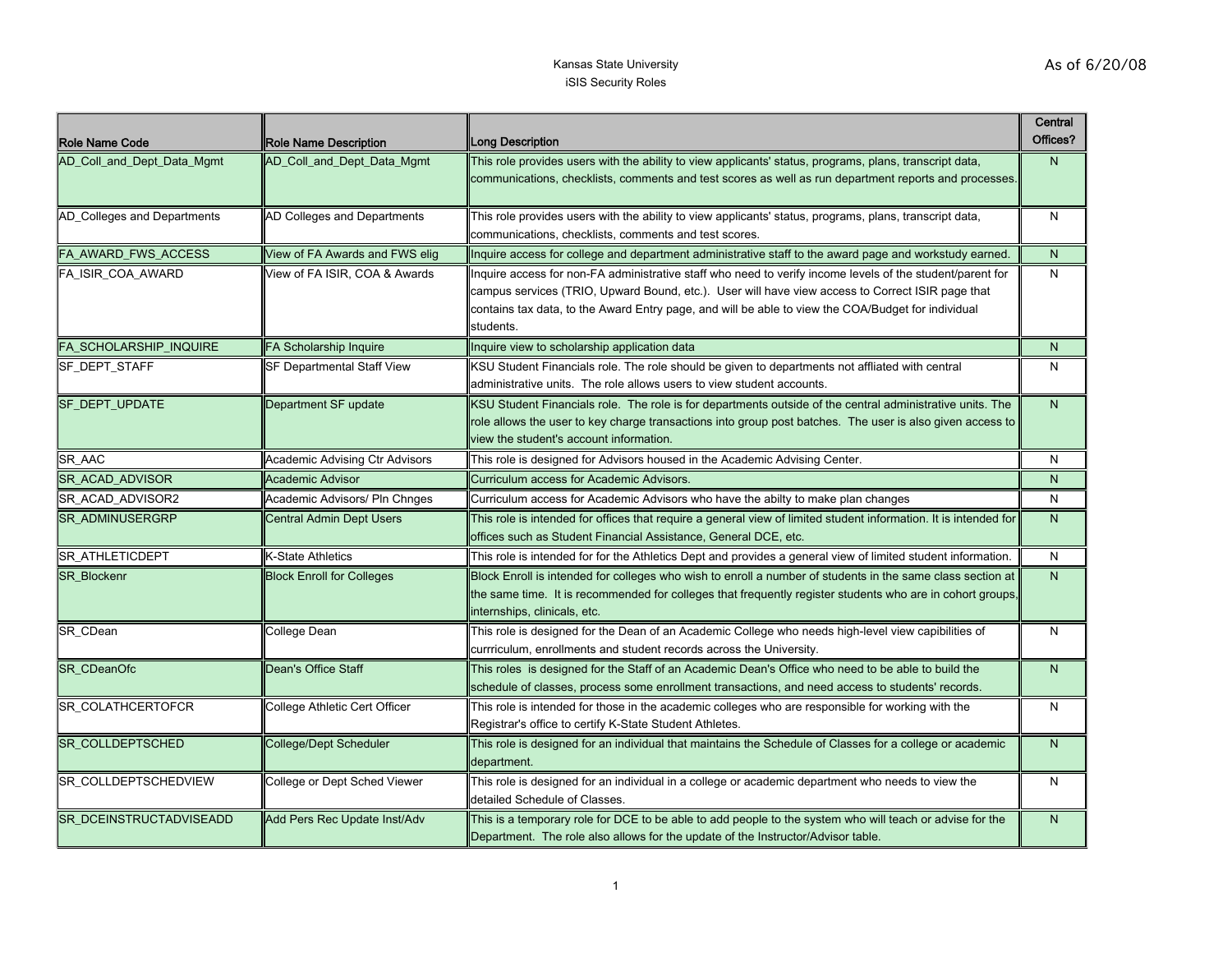| <b>Role Name Code</b>    | <b>Role Name Description</b>         | <b>Long Description</b>                                                                                                                                                                                                                                                                                                                                                    | Central<br>Offices? |
|--------------------------|--------------------------------------|----------------------------------------------------------------------------------------------------------------------------------------------------------------------------------------------------------------------------------------------------------------------------------------------------------------------------------------------------------------------------|---------------------|
| <b>SR FACULTYUSER</b>    | Faculty User (General)               | This roles is designed for the Faculty member and contains access to the iSIS Faculty Center, and<br>needed administrative and advising pages.                                                                                                                                                                                                                             | N                   |
| <b>SR GENADMINVIEWER</b> | Gen Adm Viewer Role - Non Acad       | The General Administrative Viewer Role is intended for for Non-Academic Departments who need to look<br>at general student enrollment as well as bio-demographic data.                                                                                                                                                                                                     | $\mathsf{N}$        |
| <b>SR STDNTGRAD</b>      | <b>Graduate School Student Wrkr</b>  | This role is intended for Student Workers who need system access to preform their duties in the College<br>of Graduate Studies.                                                                                                                                                                                                                                            | N                   |
| <b>SR_STDNTMIN</b>       | Student Minimum No HE, TC            | This role is intended for Student Workers who need system access to preform their duties in the colleges<br>of HE and TC.                                                                                                                                                                                                                                                  | $\mathsf{N}$        |
| <b>SR_STDNTUD</b>        | Student Update BA, AG-H, ED          | This role is intended for Student Workers who need system access to preform their duties in the colleges<br>of BA, AG (high level security) and ED.                                                                                                                                                                                                                        | N                   |
| <b>SR_STDNTVIEW</b>      | Student View Ag-L Ar AS EN DCE       | This role is intended for Student Workers who need system access to preform their duties in the colleges<br>of AG (lower level security), AR, EN, and the Division of Continuing Education.                                                                                                                                                                                | $\mathsf{N}$        |
| SR_STUDENTCTRDEANSADMIN  | Student Ctr for Deans & Adm          | This role can be assigned to all Deans as well as Administrators who need access to view a student's<br>Student Center pages.                                                                                                                                                                                                                                              | N                   |
| AD APP PROCESSING        | <b>Undergrad AD App Processing</b>   | Allows user to perform all functions related to the processing of Applications for Admissions, including<br>creation and update of person data, add applications, residency, student groups, transcript data, run the<br>Qualified Admissions process, assign 3Cs, assign service indicators, run queries, run reports. Correction<br>ability in the application area.     | Y                   |
| <b>AD CORRESPOND</b>     | Undergrad AD Correspondence          | Role allows users to view applicant status, assign and process 3C's, assign service indicators, run<br>queries.                                                                                                                                                                                                                                                            | Y                   |
| AD DATA MANAGEMENT       | Undergrad AD Data Mgmt               | Role allows user to run Talisma interface, load test scores and organizations, execute qualified<br>admissions process, view applicant status, add and update person records, activate applicants, run 3C<br>engine and application delete processes, create mass change definitions and groups, run reports, correct<br>residency, enter transcript data, create queries. | Y                   |
| <b>AD DIRECTOR</b>       | Undergrad Adm Director               | Roles allows user ability to view applicant's status, programs, plans, transcript data, 3Cs, residency and<br>test scores. Allows user to assign general admission comments to applicant, run queries and view<br>admission applications in suspense table.                                                                                                                | Y                   |
| AD_FRONTDESK             | <b>Admissions Front Desk</b>         | Roles allows user ability to view applicant's status, programs, plans, transcript data, 3Cs, residency and<br>test scores. Allows user to assign general admission comments to applicant, run queries.                                                                                                                                                                     | Y                   |
| AD_OTHER                 | Undergrad Admissions Other           | Roles allows user ability to view applicant's status, programs, plans, transcript data, 3Cs, residency and<br>test scores. Allows user to assign general admission comments to applicant.                                                                                                                                                                                  | Y                   |
| <b>AD RESIDENCY</b>      | Undergrad AD Residency               | Role allows user to view applicant's status, programs, plans, transcript data, 3Cs, and test scores.<br>Enables user to correct Residency and assign checklists and comments.                                                                                                                                                                                              | Y                   |
| <b>AD TECHNICAL</b>      | Undergrad AD Technical               | Role allows user access to run and update all admissions processes, including table setup and correction<br>ability throughout the Admissions and Campus Community modules. User creates queries.                                                                                                                                                                          | Y                   |
| <b>AD TRANSCRIPT</b>     | <b>Undergrad AD Transcript Prcss</b> | Same as AD APP PROCESSING but no report access or correction ability                                                                                                                                                                                                                                                                                                       | Y                   |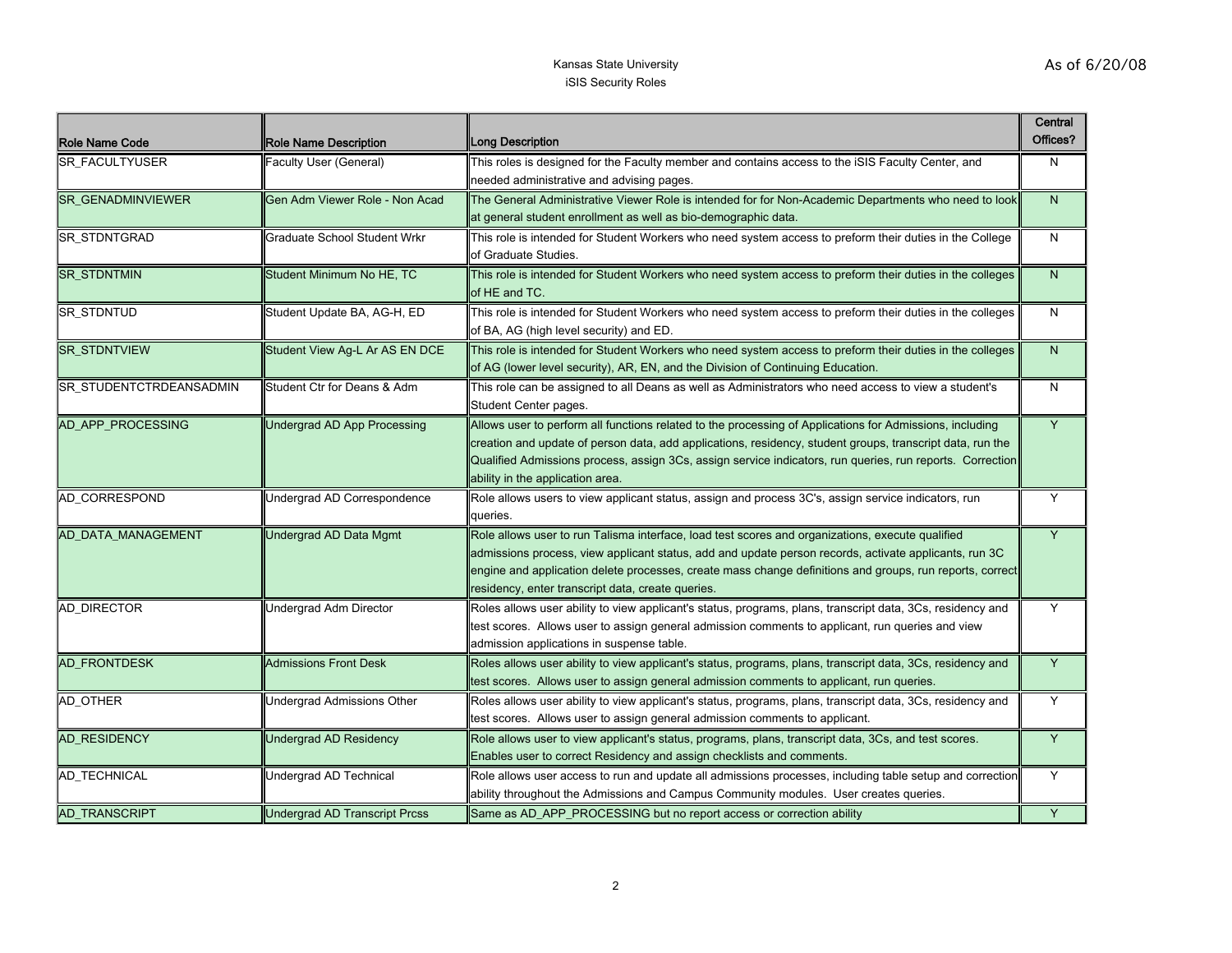| Role Name Code              | Role Name Description              | Long Description                                                                                                                                                                                               | Central<br>Offices? |
|-----------------------------|------------------------------------|----------------------------------------------------------------------------------------------------------------------------------------------------------------------------------------------------------------|---------------------|
| AD_TRANSCRIPT_STUDENT       | Undergrad AD Transcript Stud       | Allows user to view applicant's status, programs, plans, 3Cs, residency and test scores. User may<br>update Admissions Bio/Demo data and add and update Campus Community Bio/Demo data. User may               | Y                   |
|                             |                                    | run the Admissions QA process, enter transcript data and test scores. View transfer credit and external                                                                                                        |                     |
| CC_ATH_TICKET_OFFICE        | <b>Athletic Ticket Office</b>      | organizations. Assign 3Cs.<br>Allows access to view and update Athletic Ticket Order Quantities.                                                                                                               | Y                   |
| CC_DISABILITY_SERVICES      | <b>Disability Support Services</b> | Update of Accommodation Data and view of Setup Tables                                                                                                                                                          | Y                   |
|                             |                                    |                                                                                                                                                                                                                |                     |
| CC_HELPDESK                 | <b>Helpdesk Consultant</b>         | Allows iTAC Helpdesk Consultant to view limited admissions summary data and student services center<br>data to assist them in user problem resolution.                                                         | Y                   |
| CC_HELPDESKMGR              | Helpdesk Manager                   | Allows iTAC Helpdesk Consultant Manager to view limited admissions summary data and student<br>services center data to assist them in user problem resolution. Includes access to eID Utility Table<br>update. | Y                   |
| CC SEVIS ISCGENVW           | <b>SC General View of SEVIS</b>    | Allows the International Student Center user to view SEVIS data, personal information, and update<br>comments.                                                                                                 | Y                   |
| CC_SEVIS_KEY_USER           | <b>SEVIS Key User</b>              | Role allows user to update main SEVIS setup tables, process SEVIS alerts, export and import files,<br>update and correct all SEVIS data, add and update person, run reports.                                   | Y                   |
| <b>CC SEVIS MAINTENANCE</b> | <b>SEVIS Maintenance</b>           | Role used by the International Student Center to update data throughout the student's career at the<br>university after the initial I-20 is created.                                                           | $\overline{Y}$      |
| CC_SEVIS_USER               | <b>SEVIS User</b>                  | This role allows user view of SEVIS setup tables, update of I-20, add and update person.                                                                                                                       | Y                   |
| <b>CC_SEVISVIEW</b>         | <b>SEVIS View of SEVIS Master</b>  | Allows user to View SEVIS Master record, current and history, for International Students.                                                                                                                      | Y                   |
| FA_ADMISSIONS_STAFF_VIEW    | View of FA components for ADM      | View access to the Financial Aid Status page for Admissions Staff and other Enrollment Management<br>administrators (i.e. admissions reps).                                                                    | Y                   |
| FA_CONTROLLERS_VIEW         | View of FA components for SF       | View access of FA components/pages for Student Finance (Controller's Office) staff. Perkins permission<br>list allows for update access.                                                                       | Y                   |
| FA_DIRECT_LOANS             | FA Direct Loan process pages       | Update access to Direct Loan pages                                                                                                                                                                             | Y                   |
| <b>FA_DIRECTOR</b>          | Director role for FA               | Provides Director level access to all FA Pages                                                                                                                                                                 | Y                   |
| FA_LOANS                    | FA Loan pages update access        | Access to update/maintain loans                                                                                                                                                                                | Y                   |
| <b>FA_OVERRIDE</b>          | Access to award override           | Gives user access to award override (PJ) page and online disbursement                                                                                                                                          | Y                   |
| FA_PERKINS_ACCESS           | Perkins Loan process pages         | Provides access to Pages used in processing perkins loans MPNs                                                                                                                                                 | Y                   |
| FA_PROCESS                  | Run all FA processes               | User can run delivered FA processes needed to send/receive ISIR, pell, loan files, etc. Can run all intern                                                                                                     | Y                   |
| FA_R2T4                     | Return of title IV processing      | Update access to the R2T4 pages and Disburse Aid with Override page.                                                                                                                                           | Y                   |
| FA_SCHOLARSHIP_PROCESSING   | FA Scholarship processing          | Access to scholarship suspense, search match and post. Viewing and consolidation of scholarship data                                                                                                           | Y                   |
| FA_STAFF                    | <b>FA Office Staff</b>             | Update access to FA components/pages and inquire access to scholarship data. User can<br>assign/update 3Cs and service indicators, update bio/demo data, and view the Student Center.                          | Y                   |
| FA_STUDENT                  | FA Student employee role           | Access to FA components/pages and inquire access to scholarship data. User can assign/update 3Cs<br>and service indicators, inquire access to bio/demo data, and view the Student Center.                      | Y                   |
| FA_VA_STAFF                 | VA Staff Access                    | Provides access to educational resource page and fa status page                                                                                                                                                | Y                   |
|                             |                                    |                                                                                                                                                                                                                |                     |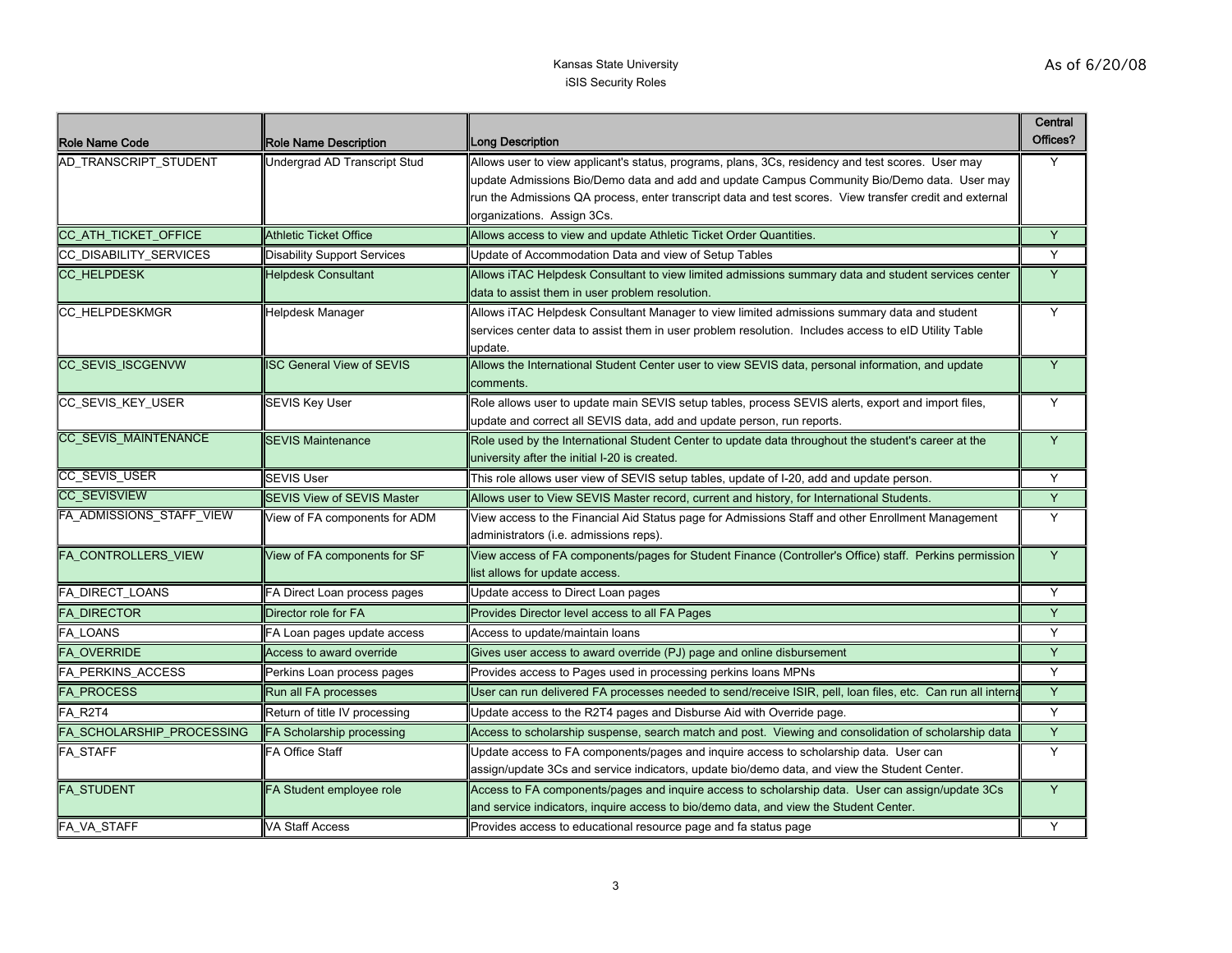| <b>Role Name Code</b>                                    | Role Name Description                 | Long Description                                                                                                                                                                                                                                                                                                 | Central<br>Offices? |
|----------------------------------------------------------|---------------------------------------|------------------------------------------------------------------------------------------------------------------------------------------------------------------------------------------------------------------------------------------------------------------------------------------------------------------|---------------------|
| <b>HR DEPT MAINTENANCE</b>                               | <b>HR Dept Setup Maintenance</b>      | This role allows for update and maintenance of the Tree Manager for the Department Security Tree and<br>for the Academic Organization Tree. It also allows for update of the Department Table.                                                                                                                   | Y                   |
| HR HRIS PROCESSOR                                        | <b>HRIS Data Management</b>           | This role has access to load HRIS extracted data for employees into iSIS and perform Search/Match<br>functions.                                                                                                                                                                                                  | Y                   |
| <b>PT USERSECURITY</b>                                   | <b>Maintain User Security</b>         | Allows access to add and update user application security in Maintain User Security and in Secure<br>Student Administration.                                                                                                                                                                                     | $\overline{Y}$      |
| SF_ACCOUNT_ADJUSTER                                      | Adjust student accounts               | Adjust student accounts                                                                                                                                                                                                                                                                                          | Y                   |
| <b>SF ALL SF PAGES</b>                                   | All SF Pages Plus More                | Allows users to access and update all Student Financials SACR pages. Also gives access to SF<br>Operations/Functional pages including all KSU developed pages. Intended for Central Controller's Office<br>Administration only.                                                                                  | Y                   |
| <b>SF AR SUPERVISOR</b>                                  | <b>Accounts Receivable Supervisor</b> | KSU Student Financials Third Party Contract Supervisor; Billing; Collections; Third Party Contract (Setup,<br>Maintenance); Student and Corporate View                                                                                                                                                           | Y                   |
| <b>SF CASHNET</b>                                        | <b>CASHNET Access to CS</b>           | <b>CASHNet Role only.</b>                                                                                                                                                                                                                                                                                        | Y                   |
| SF_FA_STAFF                                              | Fin Aid Staff Access to SF            | KSU Student Financials role. The role allows financial aid staff the ability to view student financial<br>account information.                                                                                                                                                                                   | Υ                   |
| SF_FA_SUPERVISOR                                         | <b>SF Financial Aid Supervisor</b>    | KSU Student Financials role for Financial Aid supervisors. The role should be restricted to individuals<br>who have responsibility for configuring and maintaining PeopleSoft. The role allows users to add item<br>types, manually maintain student permission waivers, and view student and corporate acounts. | Y                   |
| <b>SF LOANS PROCESSOR</b>                                | <b>SF Loans Processor</b>             | KSU Student Financials role. The role allows the users to process Perkins and HPSL loans information.<br>The user has the capability to update checklists associated with the loans processes. Users also have<br>view access to the student center, students account, corporate account and refunds.            | Y                   |
| SF_OPERATIONS_ADMIN                                      | <b>Student Financials Ops Adm</b>     | Role allows users to run processes and reports developed by KSU.                                                                                                                                                                                                                                                 | Y                   |
| <b>SF REFUND SUPERVISOR</b>                              | <b>SF Refund Supervisor</b>           | KSU Student Financials role. The role allows user to enter student and parent EFT information for credit<br>balance refunds on a students account. Users are also perform the task of processing refunds. Users<br>have access to view student center, student accounts, and corporate accounts.                 | Y                   |
| SF_SECURITY_VIEW_ONLY                                    | View Roles, Perm Lists, Users         | View Roles, Perm Lists, Users assigned to Roles.                                                                                                                                                                                                                                                                 | Y                   |
| SF_SERVICE_INDICATOR                                     | SF Service Indicator                  | Role allows User to update and view service indicators, view service indicator audit page and view<br>student services center.                                                                                                                                                                                   | Y                   |
| SF_SR_STUDENT_WAIVERS_UPDAT SF SR Student Waivers Update |                                       | The role allows Student Records staff to maintain student waivers and run tuition calc for a single<br>student.                                                                                                                                                                                                  | Y                   |
| SF_STAFF                                                 | SF Staff View Only                    | KSU Staff View for Cashiers and Loans Offce. User can view the Student Center, Student Account,<br>Corporate Account and Refund information.                                                                                                                                                                     | Y                   |
| SF_STUDY_AGREEMENT_TBL                                   | <b>SF Study Agreement Table</b>       | Ability to update and add Study Agreement Table and view Study Agreement field.                                                                                                                                                                                                                                  | Y                   |
| SF_TPC_PROCESSOR                                         | Third Party Contracts Processor       | KSU Student Financials role. The role allows the user to create and update third party contracts.<br>Establish organizations, locations, contacts; Third Party (Setup and Maintenance); Student and<br>Corporate View                                                                                            | Y                   |
| <b>ISR CURRSTDFINLEDGER</b>                              | <b>Student Financial Ledger</b>       | Access to Catalog and Schedule of Classes GL related functions in SR Module.                                                                                                                                                                                                                                     | Y                   |